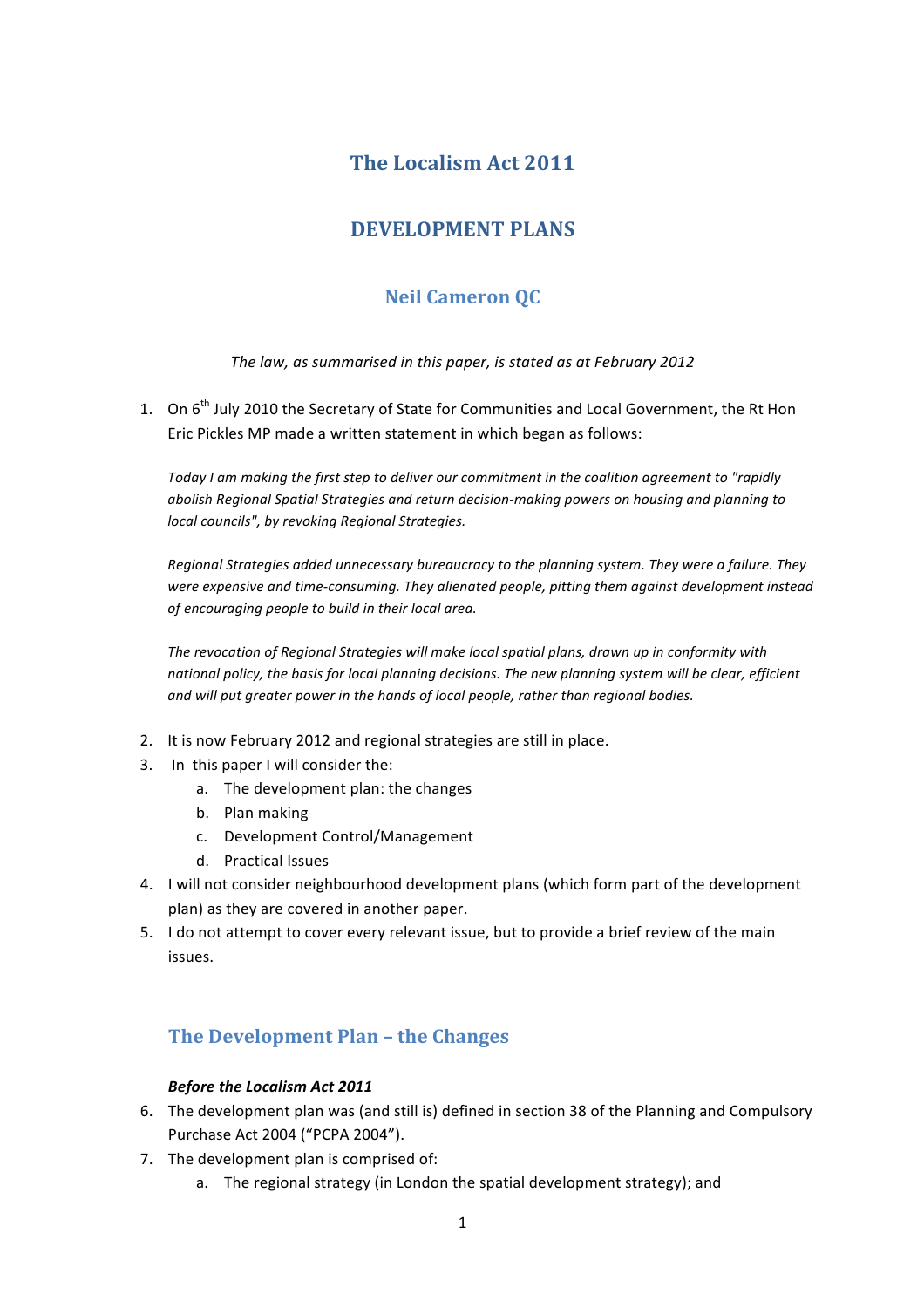b. The development plan documents (taken as a whole) which have been adopted or approved in relation to the area (DPD's and saved structure and local plan policies).

#### After the Localism Act 2011

8. Section 38 PCPA 1990 as amended:

#### *38 Development plan*

<u> 1989 - Johann Stein, fransk politik (d. 1989)</u>

*(1) A reference to the development plan in any enactment mentioned in subsection (7) must be construed in accordance with subsections (2) to (5).* 

(2) For the purposes of any area in Greater London the development plan is-

*(a)* the spatial development strategy, [...]

(b) the development plan documents (taken as a whole) which have been adopted or *approved in relation to that area* [, and]

*[(c)* the neighbourhood development plans which have been made in relation to that *area.]* 

(3) For the purposes of any other area in England the development plan is-

*(a)* the *[regional strategy]* for the region in which the area is situated [ (if there is a *regional strategy for that region)]*, and

(b) the development plan documents (taken as a whole) which have been adopted or *approved in relation to that area* [, and]

[(c) the neighbourhood development plans which have been made in relation to that *area.*

- 9. If there is a regional strategy, it remains part of the development plan.
- 10. The insertion of the words "if there is a regional strategy" in section  $38(3)(a)$ contemplate that the Secretary of State may exercise his power to revoke regional strategies relying on the power contained in section 109(3) of the Localism Act.
- 11. The Government have undertaken a strategic environmental assessment of the effects of revoking regional strategies<sup>1</sup>.
- 12. No doubt the Secretary of State will consider the strategic environmental assessment and the consultation responses that he receives, but the outcome is not in doubt. As stated in the Plain English Guide to the Localism Act:

The Secretary of State wrote to local authorities in 2010 to tell them that the Government intended to *abolish regional strategies. The Localism Act will enable us to do this.* 

- 13. It is to be anticipated that once the strategic environmental assessment process has been completed all regional strategies will be revoked.
- 14. Once the regional strategies have been revoked the following will make up the development plan:

<sup>&</sup>lt;sup>1</sup> The SEA Environmental Reports were published on 20<sup>th</sup> October 2011 and are open for consultation until 20<sup>th</sup> January 2012.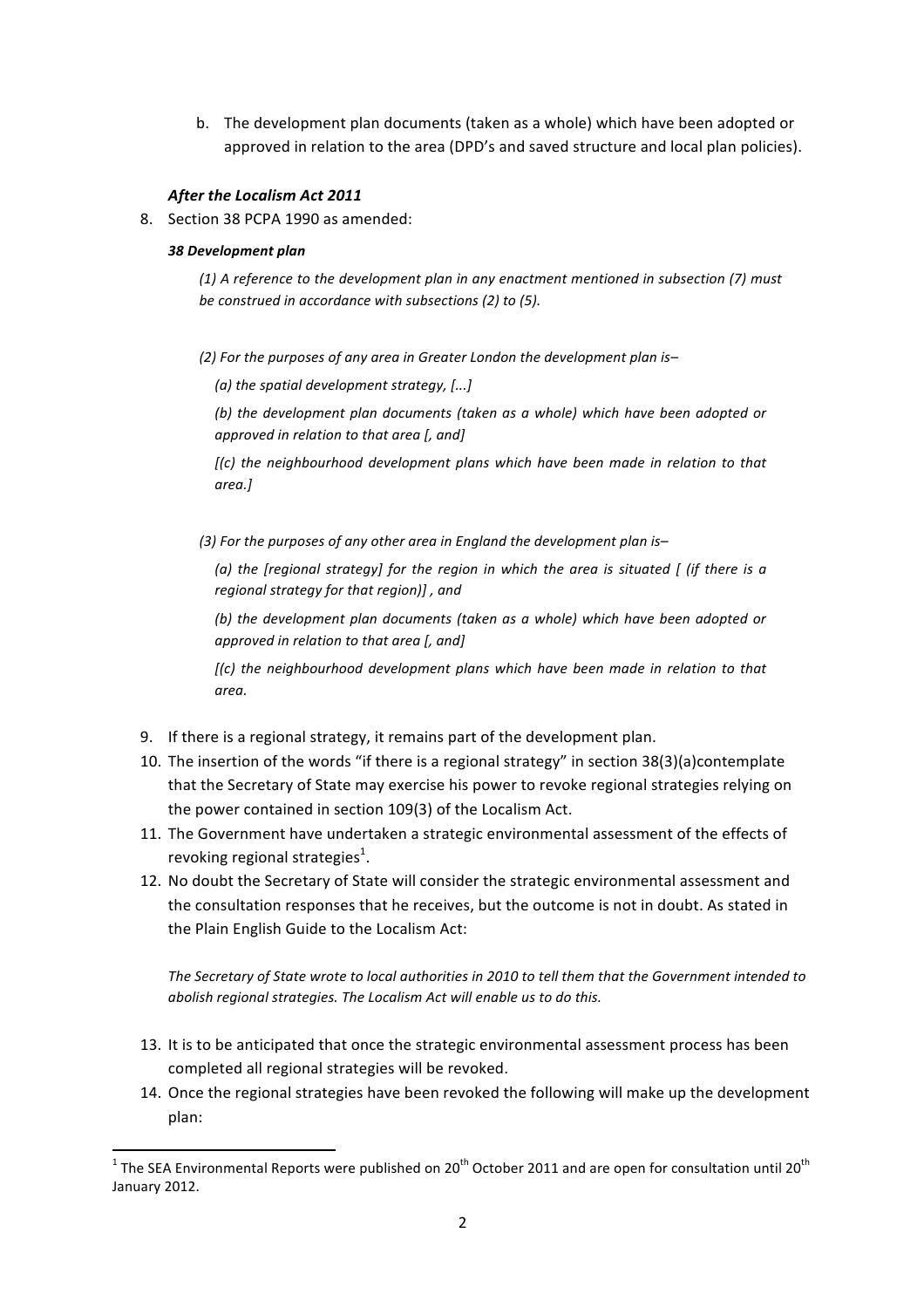- a. DPDs
- b. Neighbourhood development plans

### *The current position*

- 15. It is worth considering the history of the Secretary of State's attempt to revoke regional strategies in order to understand the current position.
- 16. The Secretary of State's purported revocation of regional strategies was declared unlawful by the High Court in R (Cala Homes) v. Secretary of State for Communities and Local Government<sup>2</sup>.
- 17. Following the first Cala Homes judgment the Chief Planner at the DCLG issued a letter (dated  $10^{th}$  November 2010) indicating that he expected local planning authorities to have regard to the Government's intention to abolish regional strategies as a material consideration when determining planning applications.
- 18. In the second Cala Homes case the claimant contended that it was unlawful for planning authorities to take into account the Government's intention to abolish regional strategies when determining planning applications. That challenge failed before Lindblom  $J^3$  and on appeal to the Court of Appeal<sup>4</sup>.
- 19. The Court of Appeal (paragraph 24) also considered the requirement imposed by section  $24(1)(a)$  of the PCPA 2004, that local development documents must be in general conformity with the RS. The Court held that it would be unlawful for a local planning authority preparing or an inspector examining, development plan documents to have regard to the proposal to abolish regional strategies<sup>5</sup>.
- 20. The requirement imposed by section  $24(1)(a)$  PCPA 2004 was considered further, in Stevenage BC v. Secretary of State<sup>6</sup>. Ouseley J held that the requirement that a DPD must be in general conformity with the regional strategy applies at the time of submission. He held that section 24 "does not bite at any earlier stage"<sup>7</sup>. As a result it is open to a LPA, when preparing a DPD, to have regard to the fact that the Secretary of State intends to exercise the power to revoke regional strategies.
- 21. Paragraph 10 of schedule 8 to the Localism Act provides that paragraph (a) in subsection (1) of section 24 PCPA 2004 will be omitted; that provision is not yet in force.
- 22. The current legal status of regional strategies, following enactment of the Localism Act is as follows:
	- a. The legislative framework for the preparation, approval, modification and replacement of regional strategies under Part 5 of the Local Democracy, Economic Development and Construction Act 2009 has been repealed<sup>8</sup>. There are to be no new regional strategies.

<u> 1989 - Johann Stein, fransk politik (d. 1989)</u>

<sup>[2010]</sup> EWHC 2866 (Admin)<br>[2011] EWHC 97 (Admin)

 $4$  [2011] EWCA Civ 639

 $<sup>5</sup>$  [2011] EWCA Civ 639 at paragraph 24</sup>

 $6$  [2011] EWHC 3136 (Admin)

<sup>[2011]</sup> EWHC 3136 (Admin) at paragraph 33

 $8$  Section 109(1)(b) Localism Act 2011, which came into force on enactment, 15<sup>th</sup> November 2011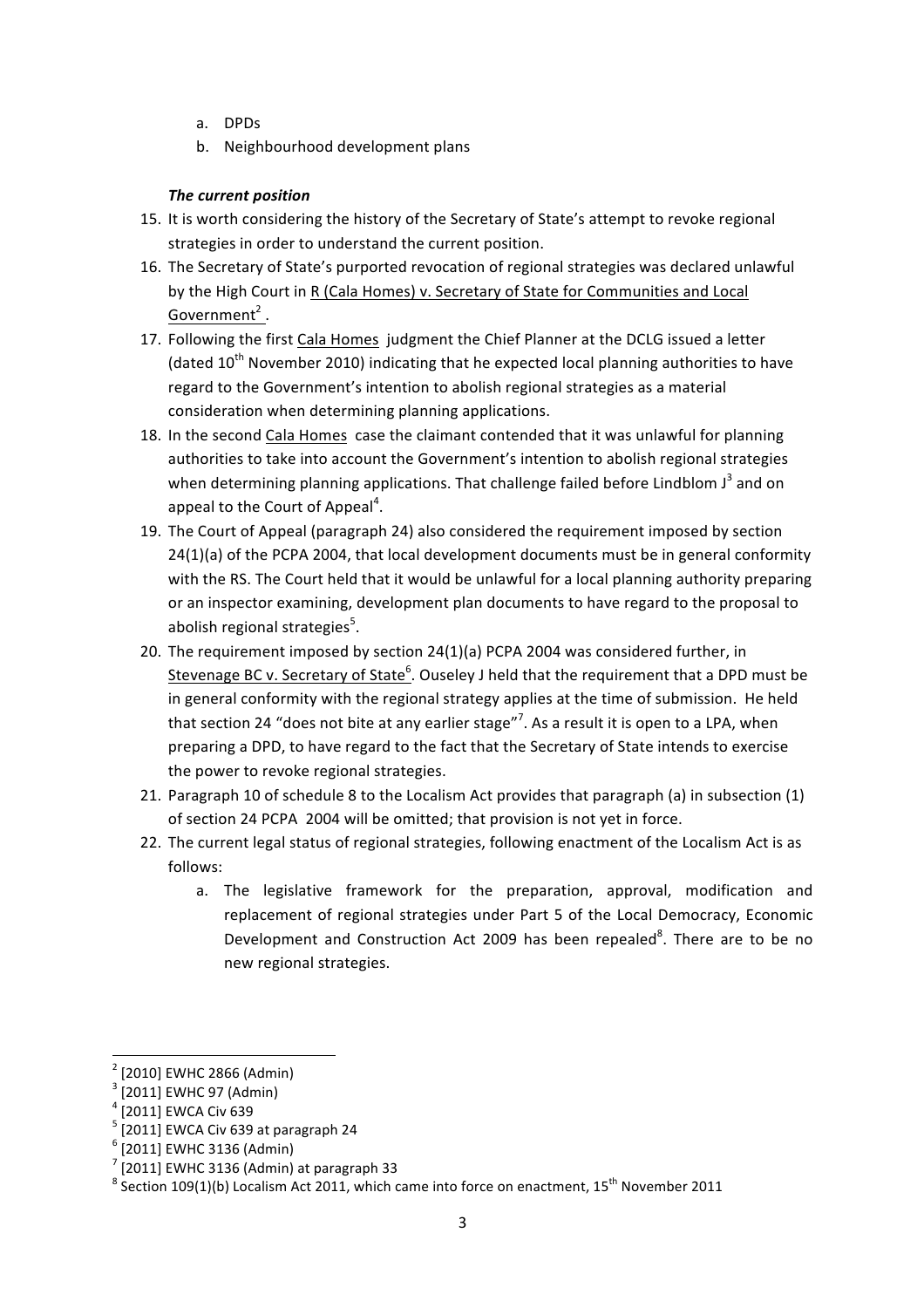- b. Any regional strategy that remains at a preparatory or draft stage ceases to have any legal status or effect.
- c. Existing (i.e. approved) regional strategies remain in effect until wholly revoked by order of the Secretary of State under section 109(3) of the 2011 Act.
- d. For any area within an English region for which there is no approved regional strategy, the statutory definition of the development plan under section 38(3) of the PCPA 2004 is now confined to the documents mentioned in subsection  $38(3)(b)$  of that Act, i.e. 'the development plan documents (taken as a whole) which have been *adopted or approved in relation to that area'*. 9
- e. For any area within an English region for which there remains an approved regional strategy, that regional strategy remains part of the statutory development plan under section 38(3) of the 2004 Act until wholly revoked by order of the Secretary of State under section 109(3) of the 2011 Act.
- 23. Subsections 109(5) and (6) of the 2011 Act empower the Secretary of State by order to revoke any structure plan policies currently forming part of the statutory development plan by virtue of a direction made under Schedule 8 to the 2004 Act.
- 24. The current position (before regional strategies are revoked):
	- a. The RS remains part of the development plan.
	- b. In making development control decisions the determining authority must have regard to the RS as part of the development plan and must make the determination in accordance with the plan unless material considerations indicate otherwise.
	- c. The Government's intention to abolish regional strategies is a material consideration to be taken into account when determining planning applications. Now that section 109 has been enacted the first of the two "obstacles" referred to be Sullivan LJ has been overcome<sup>10</sup>.
	- d. A DPD must be in general conformity with the RS it is unlawful to take into account the Government's intention to abolish RSs when considering general conformity at the stage of submission. However it is open to LPAs when preparing plans to take account of the intention to revoke at all times up until the date of submission.
- 25. A duty on local planning authorities to co-operate in relation to the planning of sustainable development is imposed by section 33A PCPA 2004 (which is in force). The preparation of DPDs and other local development documents are specified as activities to which the duty applies<sup>11</sup>. Compliance with the duty imposed by section 33A is added to the list of issues for the inspector to consider when examining a  $DPD<sup>12</sup>$ .

 $9$  Once there is a neighbourhood development plan that will form part of the development plan

<sup>&</sup>lt;sup>10</sup> See Cala Homes [2011] EWCA Civ 639 at paragraph 31<br><sup>11</sup> Section 33A(3)(a) and (b) PCPA 2004<br><sup>12</sup> Section 20(5)(c) PCPA 2004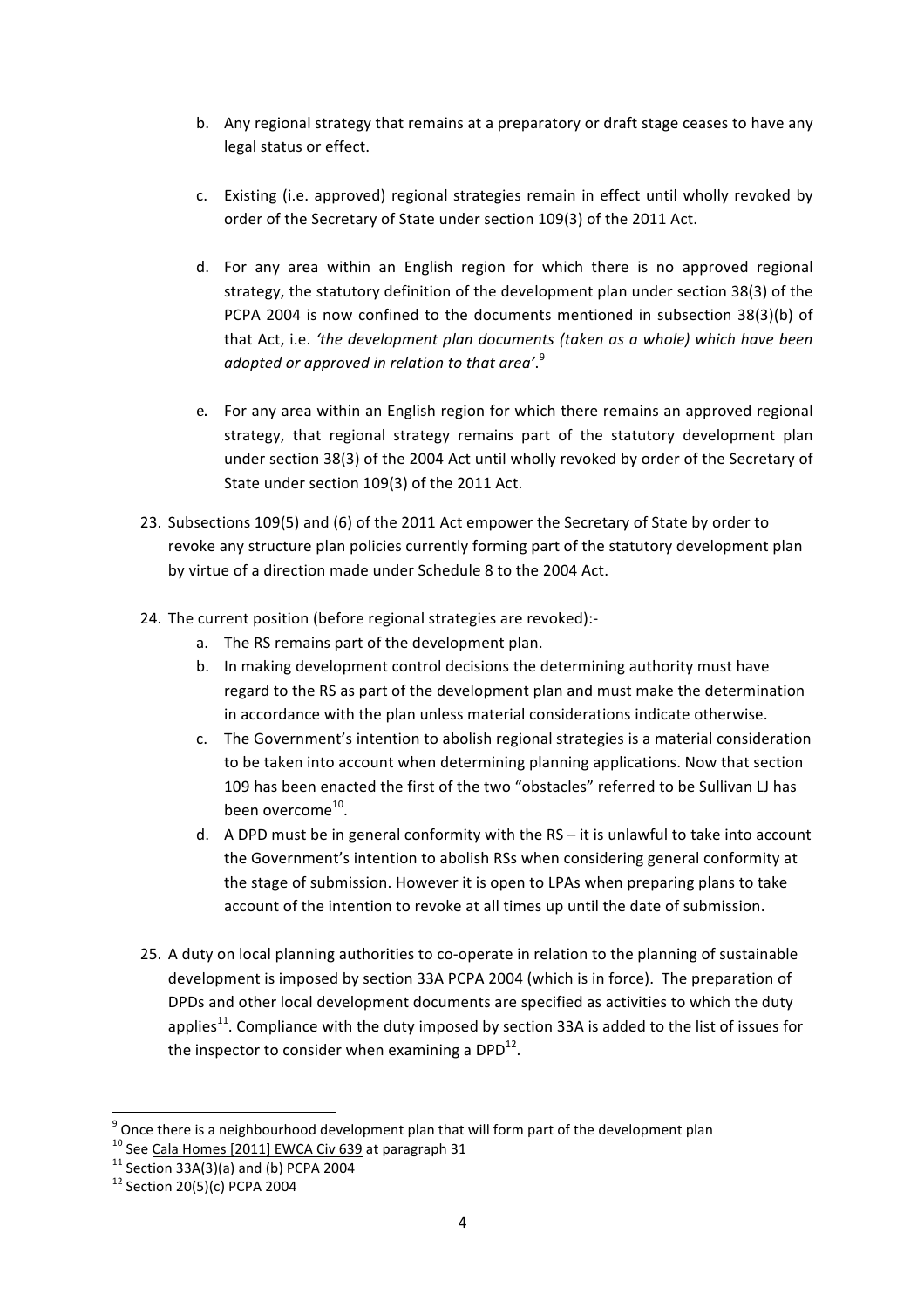- 26. The purpose and effect of the section 33A PCPA 2004 (as inserted by section 110 of the 2011 Act) is readily apparent from paragraphs 242-246 of the Explanatory Notes to the 2011 Act –
	- 242. Section 110 provides for a duty on local planning authorities, county councils and other bodies with statutory functions to co-operate with each other. Those other bodies will be defined in regulations. Co-operation includes constructive and active engagement as part of an ongoing process to maximise effective working on the preparation of development plan documents, other local development documents and marine plans in relation to strategic matters including sustainable development *that would have significant wider impacts.*
	- 243. Those that are subject to the requirements of the duty will be expected to consider whether to consult on and prepare, and enter into and publish, agreements on joint planning approaches. Local planning authorities will also be expected to consider whether to prepare joint local development documents.
	- 244. Local authorities, county councils and prescribed bodies that are subject to the requirements of the duty to co-operate will also be required to have regard to the *activities of other bodies, also to be prescribed in regulations.*
	- 245. At independent examination of development plan documents local authorities will have to provide evidence that they have complied with the duty if their plans are not to be rejected by the examiner.
	- 246. This section also makes provision that local authorities and other public bodies must have regard to guidance issued by the Secretary of State about how they should *comply with this duty.*
- 27. It has been reported that the Planning Inspectorate have taken the view that the section 33A duty to co-operate does not apply to DPDs which were submitted before the Localism Act was enacted  $(15<sup>th</sup>$  November 2011). I am not clear as to the basis upon which PINS have taken that view. It may be that it is considered that the duty applies to activities set out in section 33A(3) and that those activities include (at section 33A(3)(a)) "the preparation of development plan documents", and that once a DPD has been submitted its preparation has ceased. It is likely that the courts will be called upon to consider this issue.

### **Further Changes**

 

- 28. The arrangements for local development schemes have been changed:
	- a. The LDS does not have to be submitted to the Secretary of State $^{13}$
	- b. The scheme is to be brought into effect by resolution of the LPA $^{14}$
- 29. The amendments proposed to sections 20 and 23 PCPA 2004<sup>15</sup> will provide some limited additional flexibility.
- 30. If an inspector concludes that the section 33A duties have been complied with, but that the formal requirements in section 20(5)(a) have not been satisfied and the DPD is not sound.

<sup>&</sup>lt;sup>13</sup> Section 15(3) PCPA 2004 will be repealed by section 111(2) of the Localism Act 2011 (this comes into force on 15<sup>th</sup> January 2012)

 $14$  Section 15(7) PCPA 2004 as replaced by section 111(5) of the Localism Act 2011 (this comes into force on 15<sup>th</sup> January 2012)<br><sup>15</sup> Section 112 Localism Act 2011 (this comes into force on 15<sup>th</sup> January 2012)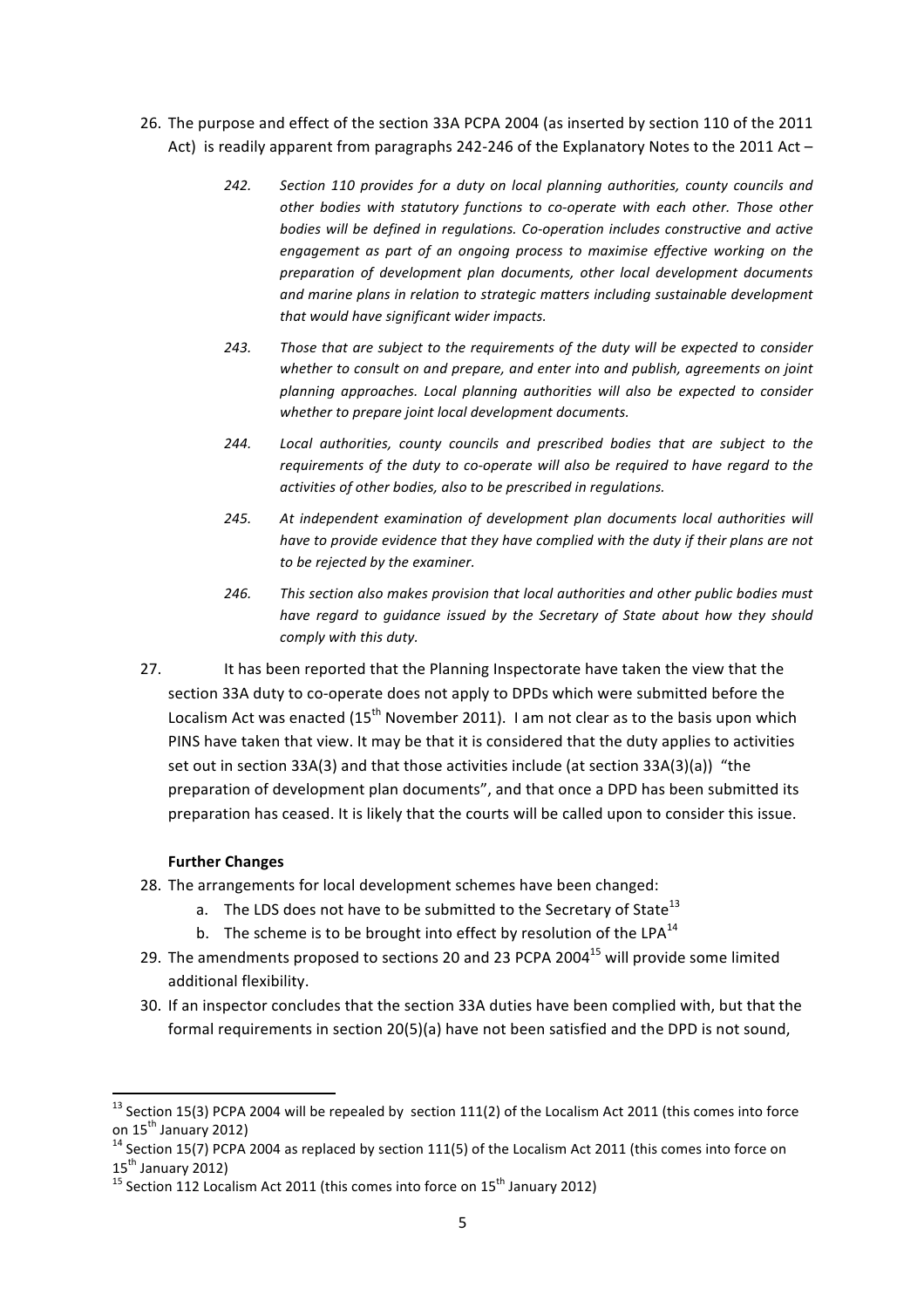the LPA can request that the inspector recommends modifications which would make the DPD compliant with section  $20(5)(a)$  and sound<sup>16</sup>.

- 31. Upon receipt of an inspector's report on an examination into a DPD, the LPA will no longer have to accept every recommendation made by the inspector without any ability to change the plan. The LPA will be able to adopt the DPD with its own modifications. However the additional flexibility is very limited - the modifications taken together must not "materially affect the policies set out in it" $17$ .
- 32. The effect of the changes is to allow a plan to be changed in order to make it sound; this approach is to be preferred to the previous system which requires a local planning authority to start again when a plan is declared unsound by an inspector.
- 33. These change come into effect on  $15<sup>th</sup>$  January 2012, and apply "..............in relation to all adoptions of development plan documents that take place after the coming into force of those subsections, including an adoption where steps in relation to the document have taken place before then." $18$ . As a result those participating in DPD preparation should consider how advantage can be taken of those provisions in relation to all DPD's now in the course of preparation (and which will not be adopted before  $15<sup>th</sup>$  January 2012).
- 34. A consultation version of the Town and Country Planning (Local Planning) (England) Regulations 2012 has been produced.

#### **Neighbourhood Planning (Schedule 9)**

- 35. A new tier of planning policy will appear in the form of neighbourhood development plans.
- 36. Section 38 of the PCPA 2004 has been amended; neighbourhood development plans have been added to the definition of the development plan.

### **Plan Making**

### **The Old System**

- 37. At present section 24(1) of the PCPA requires a core strategy ("CS") to be in general conformity with the regional strategy.
- 38. All subsequent DPDs have to be in conformity with the  $CS^{19}$ .
- 39. At present many of the decisions on the strategic issues facing a local authority are taken in the regional strategy; for example the housing requirement for a district is to be derived from the RS. The issue to be considered at the stage of plan preparation is whether the CS is in general conformity with the RS.
- 40. The meaning of "general conformity" in a different context, namely general conformity of a local plan with a structure plan<sup>20</sup>, was considered in Persimmon Homes v. Stevenage BC<sup>21</sup>.

 $16$  Section 20(7B) and (7C) PCPA 2004

<sup>&</sup>lt;sup>17</sup> Section 23(2) PCPA 2004 as inserted by clause 112(3) of the Localism Act 2011 (this comes into force on 15<sup>th</sup> January 2012)<br><sup>18</sup> Section 112(6) Localism Act 2011

<sup>&</sup>lt;sup>19</sup> Regulation 13(6) of The Town and Country Planning (Local Development) (England) Regulations 2004 ("the Local Development Regulations")

 $20$  Section 36(4) TCPA 1990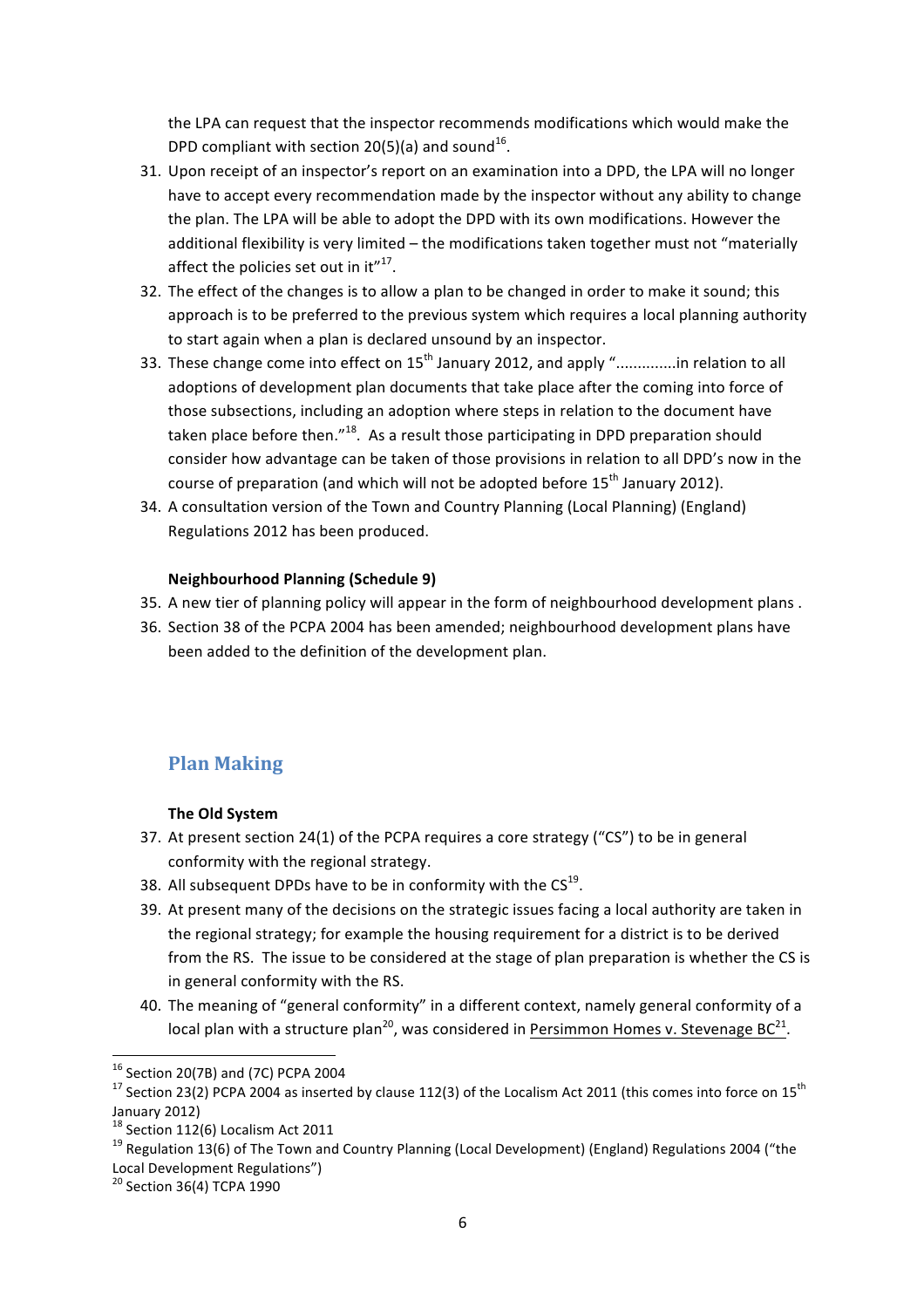Laws LJ held that to read "general conformity" as meaning "in character" with was too broad a construction<sup>22</sup>. He went on to state that local plan policies must "respect" the structure plan policies as they are, while allowing for the possibility that they may be changed.

41. Section 20(5) PCPA identifies the purpose of independent examination of a DPD:

The purpose of an independent examination is to determine in respect of the development plan *document -*

(a) whether it satisfies the requirements of sections 19 and 24(1), requlations under section 17(7) and any regulations under section 36 relating to the preparation of development plan documents; *(b) whether it is sound.*

*(c) ........*

Paragraph (c), which was inserted by the Localism Act, is referred to below

- 42. The "legal requirements", at (a) are independent of the soundness requirement. It is for the inspector to consider "general conformity" in addition to considering whether the DPD is sound.
- 43. If a person making representations seeks to argue that the DPD has not made provision for (for example) the level of housing set out in the RS, the point could and should be taken as a "general conformity" point.
- 44. The obligation to achieve general conformity might be satisfied by providing a housing requirement in a CS which is either higher or lower than the level set in the RS. For example the inspector examining the South Oxfordshire Core Strategy made a ruling following an exploratory meeting in which he held that provision for part of the district within 10% of the figure derived from the RS for that part of the district was sufficient to achieve "general conformity"<sup>23</sup>.

### **The new arrangements** *Examination*

45. Section 20(5) now provides:

(5) The purpose of an independent examination is to determine in respect of the development *plan document–*

*(a)* whether it satisfies the requirements of sections 19 and 24(1), regulations under section *17(7)* and any regulations under section 36 relating to the preparation of development plan *documents;*

*(b)* whether it is sound [; and]

*[(c)* whether the local planning authority complied with any duty imposed on the authority by *section 33A in relation to its preparation.*

46. The inspector's role has been expanded to consider the duty to co-operate in relation to planning of sustainable development.

<sup>&</sup>lt;sup>21</sup> [2005] EWCA Civ 1365<br><sup>22</sup> [2005] EWCA Civ 1365 at paragraph 28<br><sup>23</sup> South Oxfordshire Core Strategy: Inspector's Conclusions After the Exploratory Meeting: 23<sup>rd</sup> May 2011. Paragraph 3 on page 4.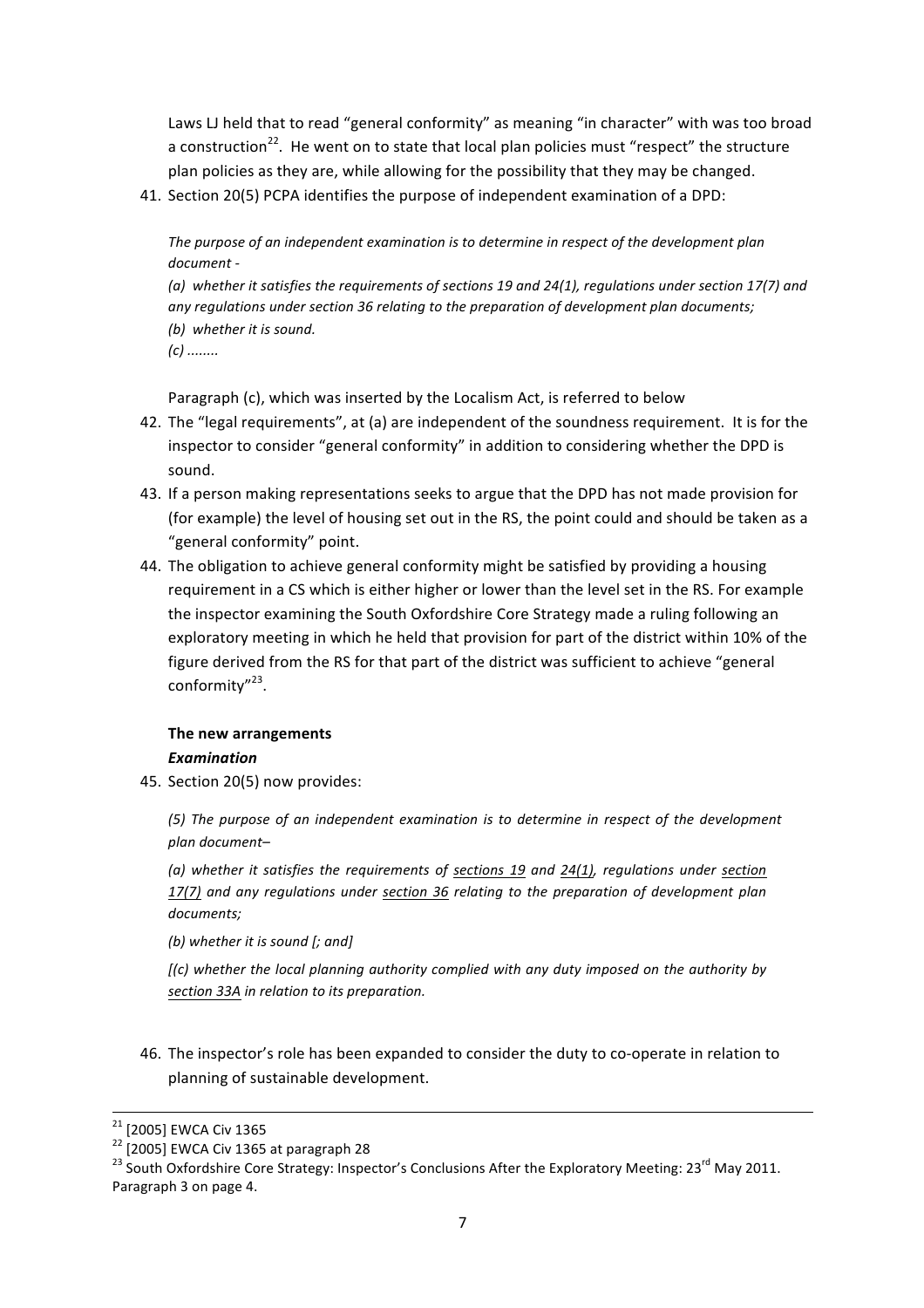- 47. If the inspector concludes that the DPD fails on issues (a) and (b), the LPA can request that s/he makes recommendations as to the modifications that would make the DPD comply with (a) and to make it sound.
- 48. Once the inspector has made such modifications ("the main modifications") the LPA can then adopt the plan with those modifications.
- 49. As I have already noted the LPA can also make additional modifications of their own (whether or not there are main modifications recommended by the inspector) so long as the LPA modifications do not materially affect the policies set out in the DPD.

### *Following revocation of regional strategies*

- 50. Following revocation of regional strategies there will no longer be a requirement for DPDs to be in general conformity with the RS. Arguments as to the appropriate levels of housing provision for the district, or for strategic developments of regional importance, will have to take place at the CS examination.
- 51. The guidance given in the draft NPPF gives some indication of the range of issues to be considered at CS examinations held under the new regime:
	- a. Paragraph 28 advises that LPAs should prepare a Strategic Housing Market Assessment to assess their full housing requirements. A Strategic Housing Land Availability Assessment should be prepared to meet the identified requirement for housing over the plan period.
	- b. Paragraph 109 of the draft NPPF indicates that LPAs should "use an evidence-base to ensure that their Local Plan meets the full requirements for market and affordable housing in the housing market area ..".
- 52. If, as suggested in the NPPF, the full housing requirements for a housing market area should be provided for in DPDs, there is likely to be considerable debate at examinations as to whether those full requirements have been met.
- 53. The RS approach took account of housing requirements but did not, in the main, seek to provide for the full requirement.
- 54. If the NPPF survives in the same form as the draft, CS examinations are likely to concentrate on whether or not provision has been made for the full housing requirements.
- 55. Those who were concerned about the "top down" approach may soon learn that meeting the full housing requirements in their local housing market area is likely to lead to many more green fields being built upon than under the RS system.

### **Development Control/Management Decisions**

- 56. The most immediate issue to consider is, what part should regional strategies play in decision making until such time as they are revoked.
- 57. In such a case, the regional strategy remains part of the statutory development plan. As a matter of law, therefore, regard must be had to the relevant policies and proposals of the regional strategy (section  $70(2)$  of the Town and Country Planning Act 1990). For the purposes of section 38(6) PCPA 2004, the regional strategy remains a component of the development plan. The planning application must accordingly be determined in accordance with that plan, unless material considerations indicate otherwise.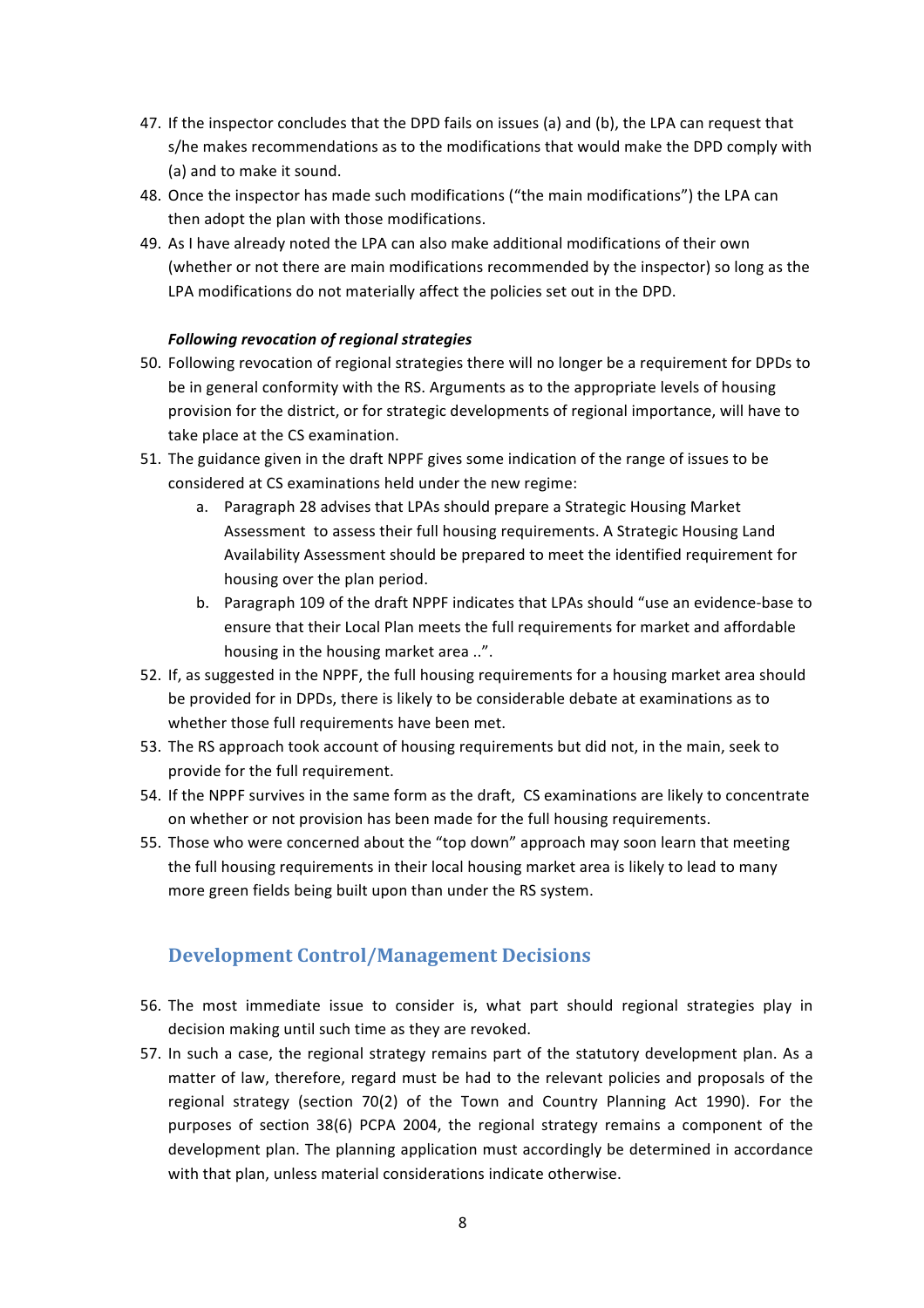- 58. The local planning authority must, therefore, have regard to those policies and proposals of the regional strategy that are relevant to the development proposed under the planning application. The authority's task is to determine the weight to be given to those policies and proposals in making its overall determination of the planning application.
- 59. Practical guidance on how to approach that task may be found in the judgments of Lindblom J at first instance in R (Cala Homes (South) Ltd) v. Secretary of State [2011] EWHC 97 (Admin) and Sullivan LJ on appeal in R (Cala Homes (South) Ltd v. Secretary of State [2011] EWCA Civ 639.
- 60. At paragraph 52 in [2011] EWHC 97 (Admin), Lindblom J said  $-$ 
	- Because planning decision-making is a process informed by policy, prospective *changes to the policy framework itself may logically be seen as relevant to a* planning decision. They engage the public interest. And they are germane to the *character and the use of land. This proposition sits well, in my view, with the latitude the court has traditionally given to the ambit of what may be material in a planning decision.* And if changes to the matrix of national policy, as they emerge in draft *circulars or draft Planning Policy Statements, and changes to local policy, as they* come forward in draft development plan documents, can be material *considerations, their weight being contingent on the stage they have reached in their progress towards finality, why should the same not be so of changes to the composition of the development plan promised by legislative proposals? I* see no distinction in principle. Pragmatism and common sense support this approach.
- 61. As the passage that I have emphasised makes clear, a local planning authority is entitled give increasing weight to a prospective change in the relevant development plan policy framework, as the likelihood of that change being implemented increases and the nature of the change becomes more certain.
- 62. At paragraphs 31-33 of his judgment in [2011] EWCA Civ 639, Sullivan LJ explained the point in more detail. He gave some valuable guidance on the approach development control decision makers should take to evaluating the prospect of revocation of regional policies in planning decisions to which those policies are relevant. He said this  $-$

31. In most cases the constraint of Wednesbury rationality will be a very light rein *because the Courts normally give a very wide latitude to planners' judgments as to the weight to be given to planning considerations. However, it is proposed that this* particular change of policy will be effected by legislation, so the proposal is subject to *two legal obstacles:*

- *(a) Parliamentary approval; and*
- *(b)* the SEA process.

*32.* Although the point was not raised on behalf of the Appellant, I asked the parties for their submissions as to whether it might be irrational for any decision-maker to *give* any significant weight at this stage to the proposed abolition of regional strategies because to do so would require the decision-maker to prejudge: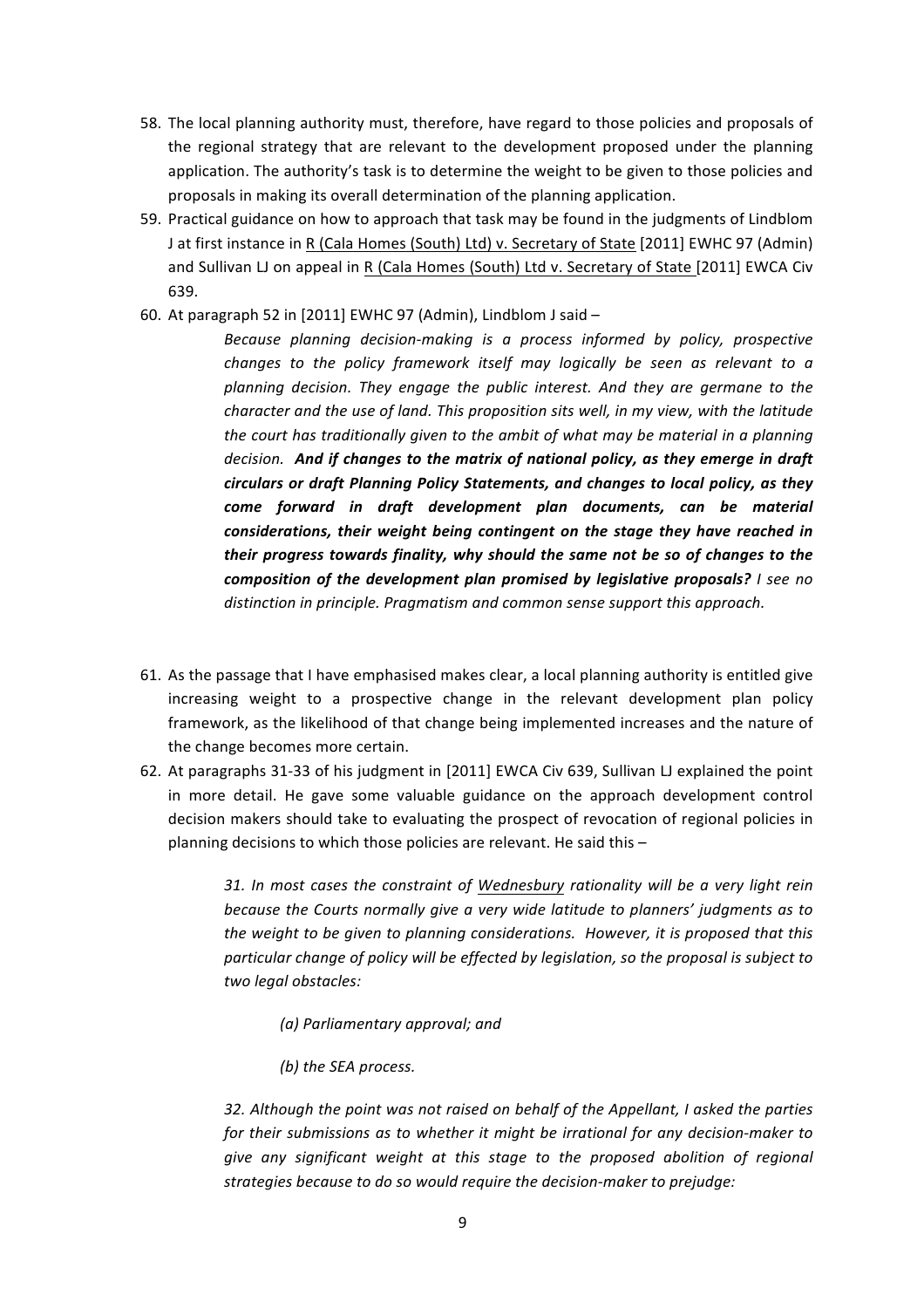#### (a) Parliament's acceptance of the proposal; and

*(b)* the outcome of the SEA process.

*....*

33. Mr. Village submitted that if the proposed abolition was a material consideration *it* would be irrational to give it any weight at this stage. However, Mr. Mould's submissions have persuaded me that where the issue is one of weight rather than *materiality, "never say never"* is the appropriate response to a submission that, as a *matter of law, any decision-maker in any case would be bound to give no significant* weight to a potentially material factor. Mr. Mould fairly acknowledged that even within the minority of cases in which the proposed abolition of regional strategies will be relevant, there may well be very few cases in which it would be appropriate at *this* stage of the Parliamentary and SEA process to give any significant weight to the proposal. But the Chief Planner's letter is concerned with the whole of the period *prior* to the enactment of the Localism Bill (if it is enacted), and the position will *change as it progresses, or fails to progress. Even now there might be finely balanced cases where the very slight prospect of a very substantial policy change might just tip the balance in favour of granting or refusing planning permission. Mr. Mould gave the hypothetical example of a large-scale residential proposal (which he referred to as a "new town", but the point would equally apply to a proposed extension of an existing settlement), which is proposed to be developed over the next* 15-20 years, to which there are very strong site-specific objections, and where the sole *justification* for granting planning permission is the need to meet the requirement for residential development over the next 20 years in the regional strategy. In such a case it would not be irrational for the decision maker to give some weight to the prospect, however uncertain, that the regional policy justification *for granting permission for such a long-term proposal may cease to exist within the* short term. In such a case, to give even very little weight to the prospect of a change *in* policy might be to give that factor "significant" weight, significant in the sense *that* it might tip the balance in favour of refusing permission. This hypothetical *example may well be an extreme case, but it does illustrate why it would not be safe for* the Court to assume that at this stage there are no circumstances in which any decision-maker could rationally give some weight to the proposed abolition of *regional strategies. In view of the uncertainty created by the legal obstacles referred to* above (para. 31) any decision-maker who does think it appropriate to give some weight to the Government's proposal when determining an application or an appeal *would be well-advised to give very clear and cogent reasons for reaching that conclusion, but that does not mean that there could be no case whatsoever in which* any decision-maker might be able to give such reasons.

63. In summary in Cala Homes, given the very early stage that the proposal to revoke regional strategies had then reached in the legislative process, together with the fact that revocation of any individual regional strategy was to be subject to a process of strategic environmental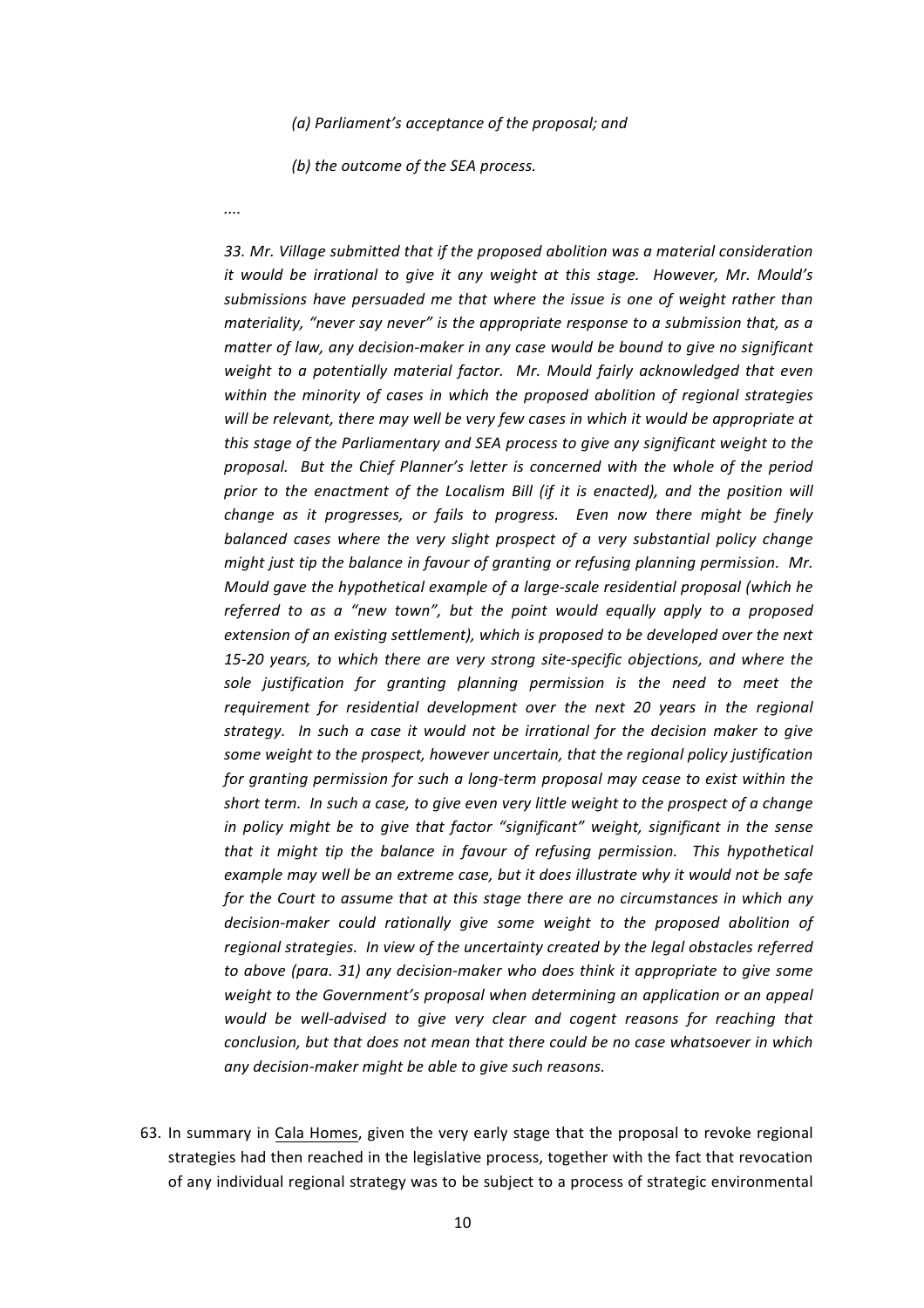assessment, local planning authorities should consider whether they should give any significant weight, to the proposed abolition of regional strategies in development control decisions they were then taking. However, the Judge rejected the appellant's argument that it would be irrational to give that consideration any weight. He held that within the minority of cases in which the proposed abolition of regional strategies was a potentially significant and relevant determining consideration, there might be finely balanced cases where the very slight prospect of a very substantial policy change might just tip the balance in favour of granting or refusing planning permission.

- 64. Sullivan LJ acknowledged that the weight properly to be given to the prospect of that policy change would increase as it became less uncertain and more imminent. The position would change as the Localism Bill progressed through Parliament.
- 65. Matters have, of course, now moved on significantly in fact since Sullivan LJ gave that judgment.
- 66. In particular, the first of the two 'legal obstacles' or uncertainty factors identified by Sullivan  $L$  in paragraph 31 of his judgment has effectively now disappeared. The proposed abolition of regional strategies now has legislative effect under section 109(3) of the 2011 Act.
- 67. The legislative intention of section 109 of the 2011 Act is that development control decisions should in future be influenced primarily by local development documents. A local planning authority is entitled to take account of that fact. It is entitled to accord substantial weight to the clear intention of Parliament that regional policies should in future cease to form part of the development plan. See the guidance given by the House of Lords in the passages in City of Edinburgh Council v. Scottish Secretary [1997] 1 WLR 1147 cited by Sullivan LJ in paragraph 6 of  $[2011]$  EWCA Civ 639 –

The combined effect of sections 70(2) of the 1990 Act and what is now 38(6) of the 2004 Act was explained by the House of Lords in City of Edinburgh Council v Secretary of State for Scotland [1997] 1 WLR 1447 (section 18A of the Town and Country Planning (Scotland) Act 1972 was the counterpart of section 54A of the 1990 Act, the predecessor of section 38(6) of the 2004 Act)...In summary, section 38(6) *creates a presumption in favour of the development plan. Two passages explain how that presumption is to be applied in practice:* 

*"It requires to be emphasised, however, that the matter is nevertheless still one of judgment, and that this judgment is to be exercised by the decision-taker.* The development plan does not, *even* with the benefit of section [38(6)] have absolute authority. The planning authority is not obliged, to adopt Lord Guest's words in *Simpson* v Edinburgh Corporation, 1960 S.C. 313, 318, "slavishly to *adhere to"* it. It is at liberty to depart from the development plan if *material considerations indicate otherwise. No doubt the enhanced* status of the development plan will ensure that in most cases decisions about the control of development will be taken in *accordance with what it has laid down.* But some of its provisions *may become outdated as national policies change, or circumstances may have occurred which show that they are no longer relevant. In*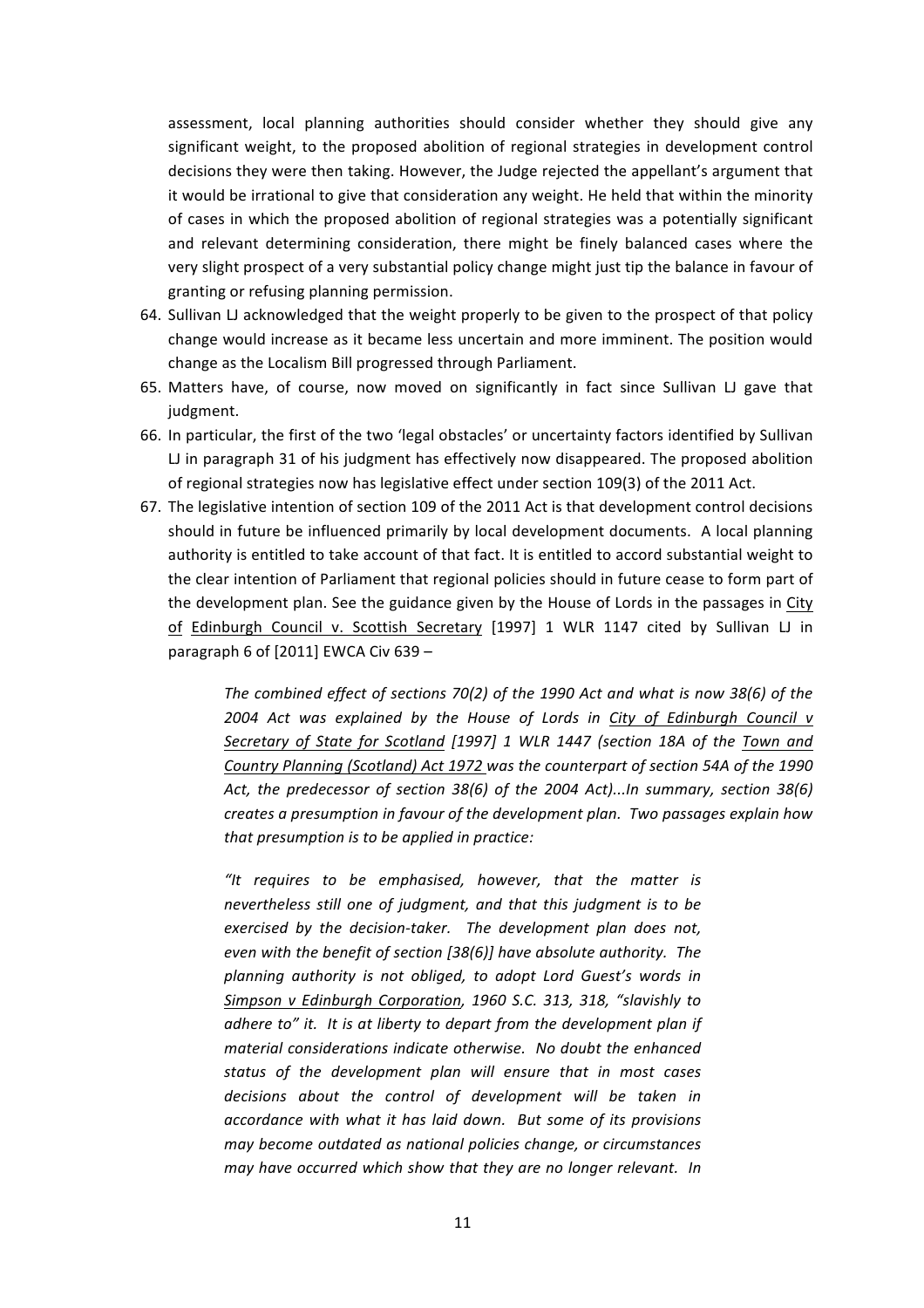such a case the decision where the balance lies between its provisions on the one hand and other material considerations on the other which favour the development, or which may provide more upto-date quidance as to the tests which must be satisfied will *continue, as before, to be a matter for the planning authority."* 

### *(Lord Hope at p. 1450 B-D)*

*"By virtue of section [38(6)] if the application accords with the*  development plan and there are no material considerations *indicating that it should be refused, permission should be aranted. If* the application does not accord with the development plan it will be refused unless there are material considerations indicating that it *should be granted. One example of such a case may be where a particular policy in the plan can be seen to be outdated and*  superseded by more recent quidance. Thus the priority given to the *development plan is not a mere mechanical preference for it. There remains a valuable element of flexibility. If there are material considerations indicating that it should not be followed then a decision contrary to its provisions can properly be given."* 

*(Lord Clyde at p. 1458 E-F)* 

- 68. In short, a local planning authority no longer need make any assumption about or pre-judge Parliament's acceptance of the proposal to revoke regional planning policy. Revocation is intended to happen and will happen in due course.
- 69. Nevertheless, actual revocation of each existing regional strategy remains dependant on further executive action by the Secretary of State, i.e. the making of an order under section 109(3) of 2011 Act. Moreover, such executive action is subject to the completion of the current environmental assessment process, environmental reports on the revocation of individual RS having been published for public consultation in October 2011, with a response period extending until 20 January 2012. There remains, therefore, uncertainty as to the timing and phasing of revocation of each existing regional strategy.
- 70. Pending actual revocation of the relevant policies and proposals of the approved regional strategy, planning authorities and inspectors should, therefore, continue to have regard to those policies. They should consider the weight that may now be given to those policies, having regard to the fact that they are likely to cease to exist as part of the planning policy framework during the near future. As LPAs begin to promote their local plans and policies and to develop the evidence base for that purpose, the surviving regional policies are likely to attract less and less significance. Meanwhile, the evidence base that informed and supported the regional strategy will continue to be material; and available, in principle, to inform development control decision-making. Decision makers should continue to act on Sullivan LJ's guidance about the need for clear and cogent reasons.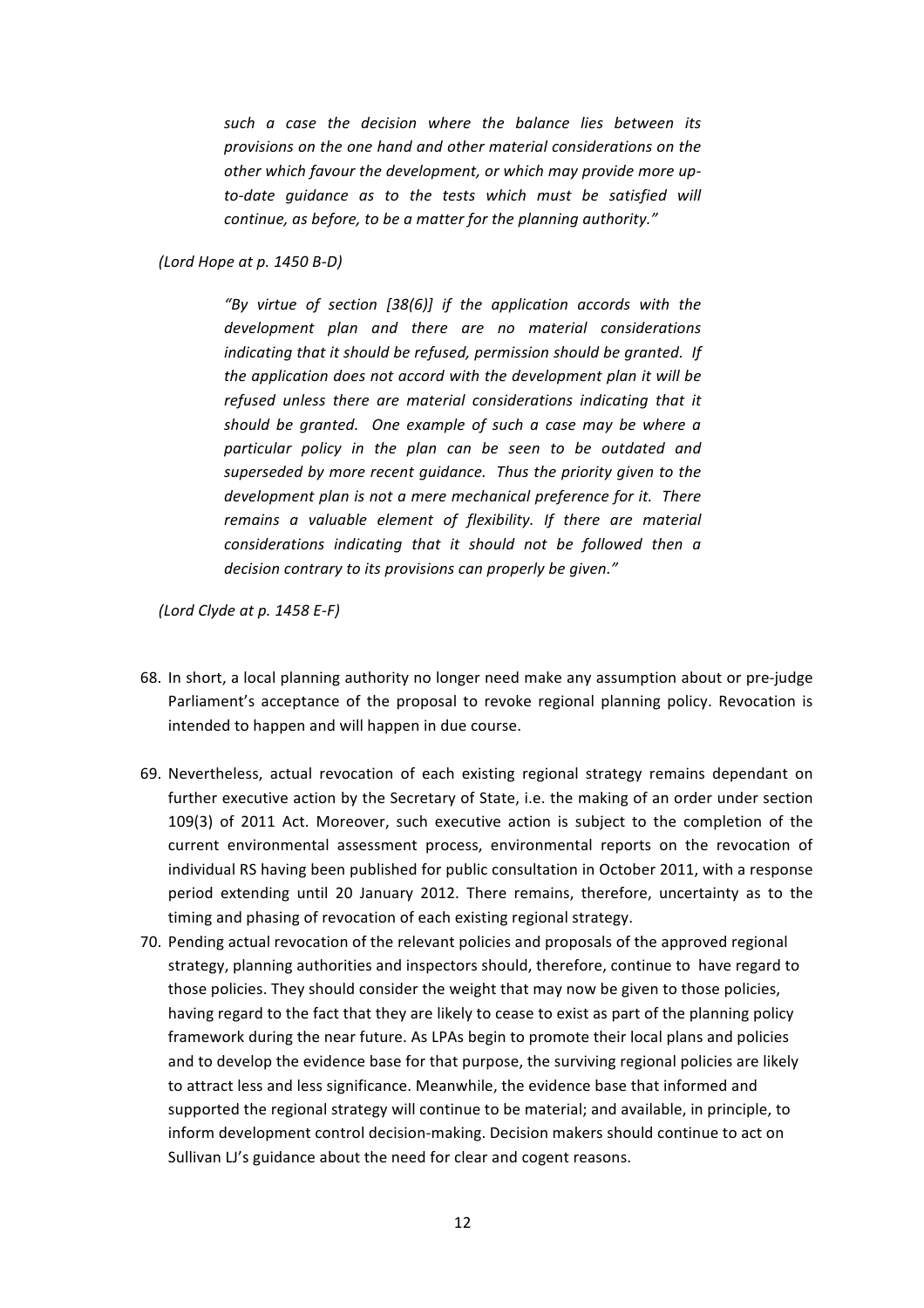71. In reality local authorities are now likely to give little weight to regional strategies. If a LPA gives little weigh to a RS and refuses to grant planning permission, it would be a bold developer who sought to pursue an appeal based on the RS. By the time that an appeal was determined the RS is likely to have been revoked.

## **Practical Issues**

### **Plan Making Stage**

- 72. One of the most significant changes in the new system is that requirements relating to the scale and quantum of development in a LPA area will be set by LPA's in the CS.
- 73. The requirement to examine the duty to co-operate is also a major change.
- 74. At present development requirements in a CS will, in large part, be derived from the RS. In plan preparation LPAs can have regard to the Government's intention to revoke RSs. The requirement to achieve general conformity can still be relied upon when making representations on the CS.
- 75. There is likely to be less debate on development requirements when considering site allocation and other DPDs, as they have to be in conformity with the CS.
- 76. In the future there is likely to be considerable debate about the requirement in the CS preparation process. For example, developers and landowners will have to grapple with household growth projections, and (when considering housing) to consider the "full requirement". It will be interesting to see whether the hearing system allows sufficient opportunity for full and detailed examination of the methodology and the figures.
- 77. The duty to co-operate will come under scrutiny at the examination. Those promoting plans should ensure that the duty has been fulfilled. Those opposed may wish to point out that it has not. This duty may reveal tensions between local authorities as to the need for growth, as were apparent in the Stevenage<sup>24</sup> case.
- 78. As section 19(2)(a) PCPA 2004 survives (the duty to have regard to national policy) inspectors will have consider whether a DPD has had regard to the NPPF; if it is inconsistent with the NPPF there will have to be some firm justification.
- 79. Inspectors will have to turn their minds not only to what is wrong with a plan, but also to what can be done to put it right (by making recommendations for main modifications).

### **Development Management**

- 80. The RS's are not dead yet, although they have little life left in them. Those who wish to rely on policies in RS should proceed as quickly as they can.
- 81. I have not considered the NPPF in this paper the NPPF policies are likely to assume increased prominence while the plan making system adjusts to the new provisions.
- 82. Decisions are likely to be made in accordance with up to date DPDs. As those DPDs will have been prepared to be in general conformity with the RS, the RS policies will live on for now.
- 83. In cases where there is no up to date DPD, and DPDs are in the course of preparation there is room for considerable debate. For example, it may be difficult to ascertain the level of housing required, as is demonstrated by the Bude appeal decision. This will lead to disputes

 

 $24$  [2011] EWHC 3136 (Admin)